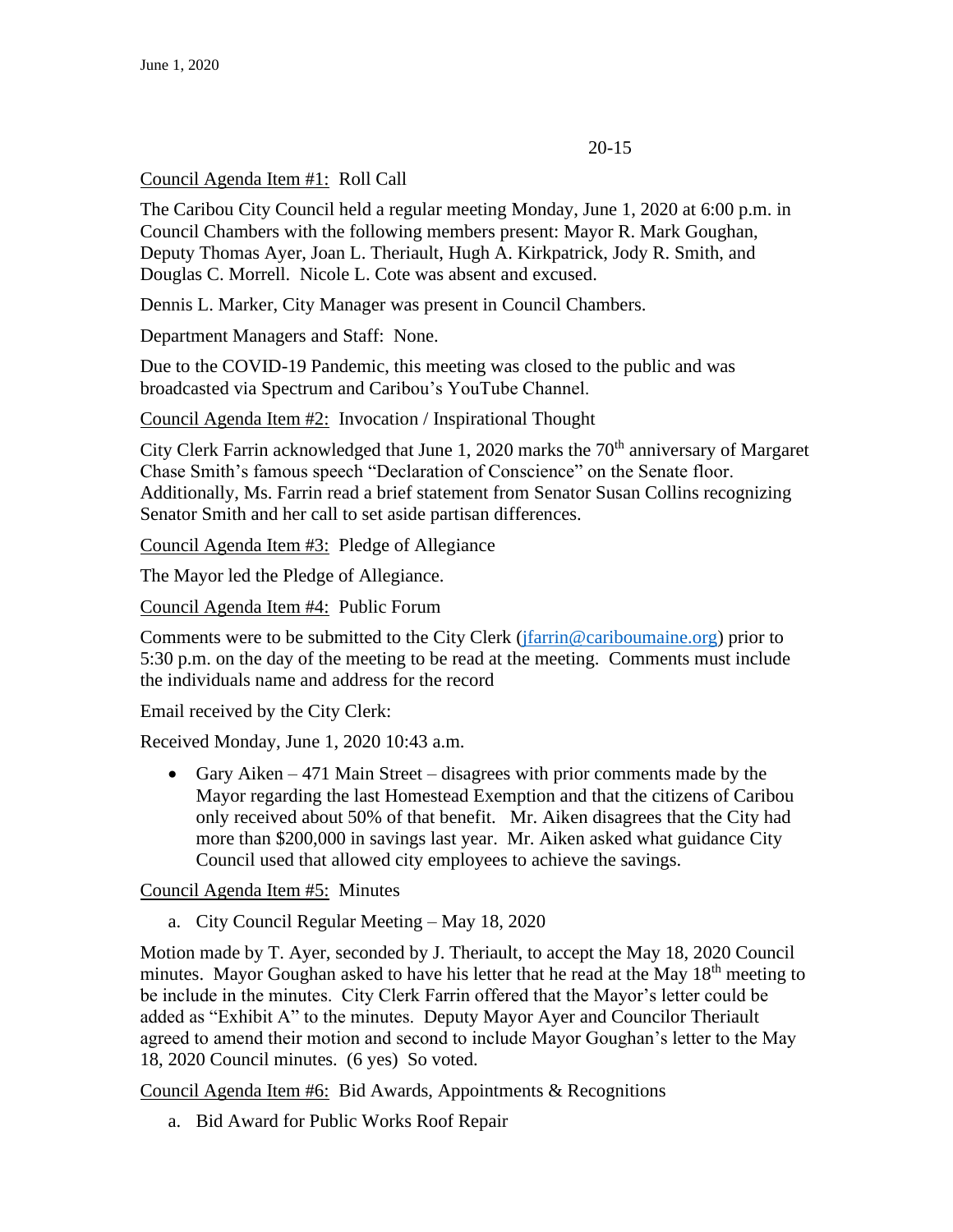| <b>POWERS</b><br><b>ROOFING</b>    | <b>CARIBOU</b>  | \$87,480.00  |
|------------------------------------|-----------------|--------------|
| <b>BUILDING</b><br><b>ETCETERA</b> | <b>HOULTON</b>  | \$102,721.00 |
| <b>SMR INC.</b>                    | <b>PORTLAND</b> | \$99,969.00  |

Motion made by H. Kirkpatrick, seconded by T. Ayer, to accept the Public Works Roof Repair bid of \$87,480.00 from Powers Roofing. (5 yes, 1 abstention, D. Morrell) So voted.

b. Bid Award for Airport Crack Seal Work

| PELLETIER'S PROPERTY SERVICES | \$6,240.00 |
|-------------------------------|------------|
|                               |            |

Motion made by T. Ayer, seconded by J. Theriault, to accept the airport crack seal bid of \$6,240.00 from Pelletier's Property Services. (5 yes, 1 abstention, D. Morrell) So voted.

c. Bid Award for Parking Lot Maintenance at the Fire Station

| SODERBERG<br>   CONSTRUCTION    | <b>CARIBOU</b>   | \$28,500.00 |
|---------------------------------|------------------|-------------|
| <b>TROMBLEY</b><br>I INDUSTRIES | <b>LIMESTONE</b> | \$37,650.00 |

Discussion. No action taken.

d. Bid Award for Parking Lot Maintenance at Sweden Street Mall

| SODERBERG<br><b>CONSTRUCTION</b>     | <b>CARIBOU</b>   | \$45,000.00 |
|--------------------------------------|------------------|-------------|
| <b>TROMBLEY</b><br><b>INDUSTRIES</b> | <b>LIMESTONE</b> | \$55,400.00 |

Motion made by J. Theriault, seconded by J. Smith, to accept the Fire Station parking lot bid of \$28,500.00 from Soderberg Construction. (5 yes, 1 abstention, D. Morrell) So voted.

Council Agenda Item #7: New Business

a. July 2020 Election Poll Times and Warden Appointments

Motion made by J. Smith, seconded by J. Theriault, to approve an 8:00 a.m. opening time for the July 14, 2020 Election and to appoint Jayne R. Farrin as Election Warden, Danielle M. McLaughlin as Deputy Election Warden, and Cherie Garman as Deputy Election Warden for the July 14, 2020 Election. (6 yes) So voted.

b. Rubbish Hauler Permit Renewal for Pine Tree Waste

Motion made by H. Kirkpatrick, seconded by T. Ayer, to approve the rubbish hauler permit renewal for Pine Tree Waste. (6 yes) So voted.

c. Rubbish Hauler Permit Renewal for Caldwell's Sanitation

Motion made by H. Kirkpatrick, seconded by T. Ayer, to approve the rubbish hauler permit renewal for Caldwell's Sanitation. (6 yes) So voted.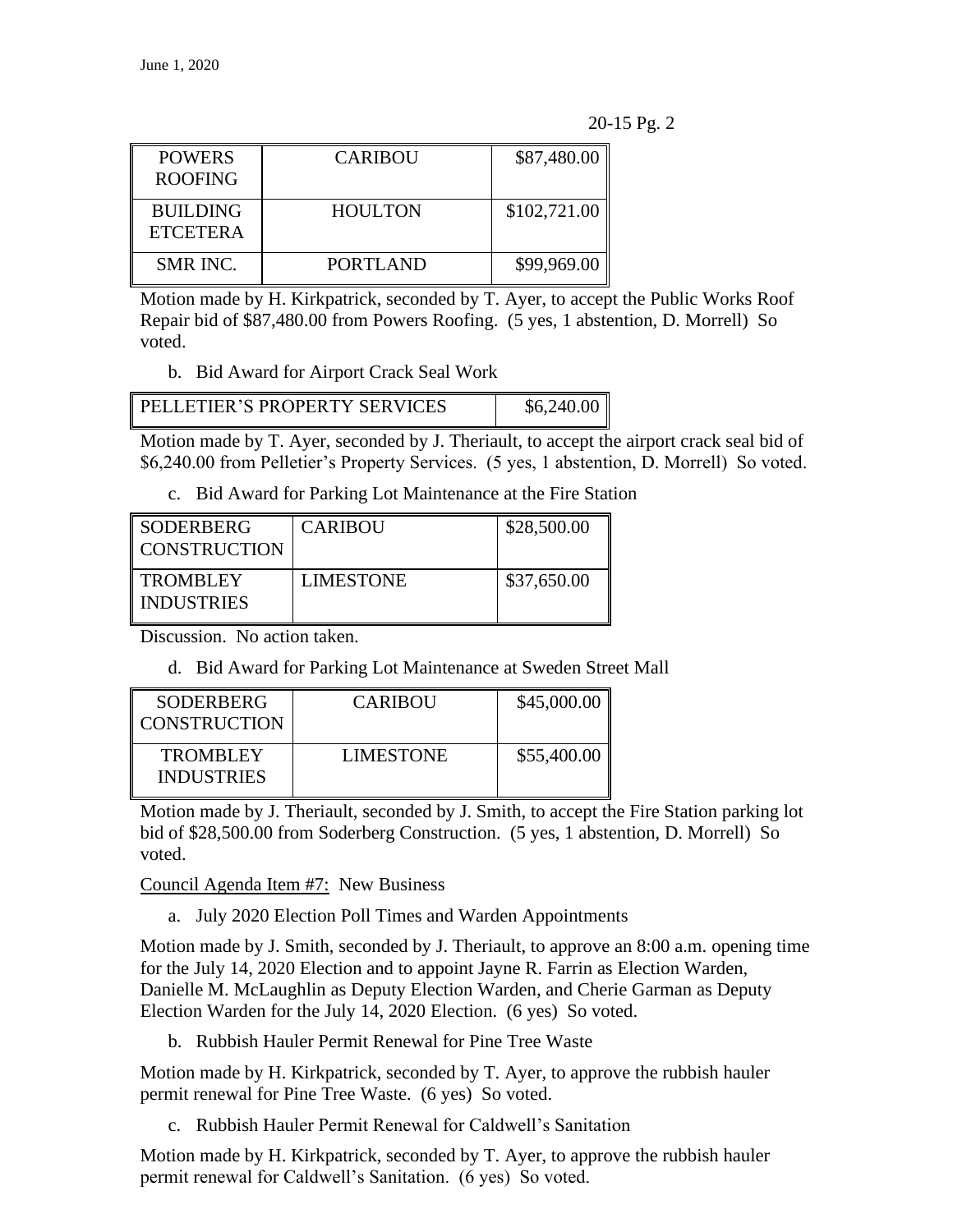d. Liquor License Extension for Maine Brew Pub

Northern Maine Brewing Company has submitted two "Request for Extension of License on Premise": (1) additional seating due to covid-19 primarily on Fridays and Saturday and (2) beer garden and BBQ on Friday and Saturdays through the months of June, July, and August.

City Clerk Farrin asked that each request be voted on separately.

Motion made by H. Kirkpatrick, seconded by J. Smith, to approve Northern Maine Brewing Company's "Request for Extension of License on Premise" for additional seating on the south side and adjacent to the restaurant due to covide-19 primarily on Fridays and Saturdays. (6 yes) So voted.

Motion made by J. Theriault, seconded by H. Kirkpatrick, to approve Northern Maine Brew Company, LLC's Request for Extension of License on Premise for a Beer Garden on Fridays and Saturdays for the months of July and August, unless Governor Mill's Rural Re-Opening Plan for this Category of business changes. Because of the Governor's current re-opening plan, City Clerk Farrin had suggested the above motion. Deputy Mayor Ayer questioned why the motion wasn't emailed to all Councilors. City Clerk Farrin noted that it wasn't emailed to Councilor Theriault, but it was emailed to the City Manager Wednesday, May  $27<sup>th</sup>$ . Deputy Mayor Ayer stated that he believes the motion should be for the months of June, July, and August. Manager Marker agreed with the Deputy Mayor Ayer and the Manager recommended that it be approved for the months of June, July, and August. Councilors Theriault and Kirkpatrick agreed to amend their motion to "Approve Northern Maine Brewing Company, LLC's Request for Extension of License on Premise for a Beer Garden on Fridays and Saturdays for the Months of June, July and August, subject to approvals by the State under pandemic executive orders." (6 yes) So voted.

Council Agenda Item #8: Old Business & Adoption Ordinances and Resolutions

Deputy Mayor Ayer asked about what is being done about Miss Jordyn's Daycare, do we have any suggestion for her, rezoning, and what is being done about her sign? He noted that there have been emails about this. The Manager suggested the topic be moved to Agenda Item #10 or #11.

Council Agenda Item #9: Reports and Discussion by Mayor and Council Members

a. 2020 Revenue Projections Update

Since March, the City's revenue projections have decreased by \$318,000. The City has received some grants that will help reduce the projected revenue loss to \$255,000. Manager Marker reviewed the projections.

The RSU 39 is looking to have their budget by the second week in July. Discussion about setting the mil rate.

Council Agenda Item #10: City Manager's Report

Manager Marker mentioned what has been out on social media regarding Miss Jordyn's Daycare and traffic speed. He commented that people follow the law when there is a police presence. The Manager noted that there are options to reduce speed; such as, speed bumps or humps, if Council wants staff to look at options. The City is waiting on the property manager/owner concerning new signage and the City's facade grant for the business.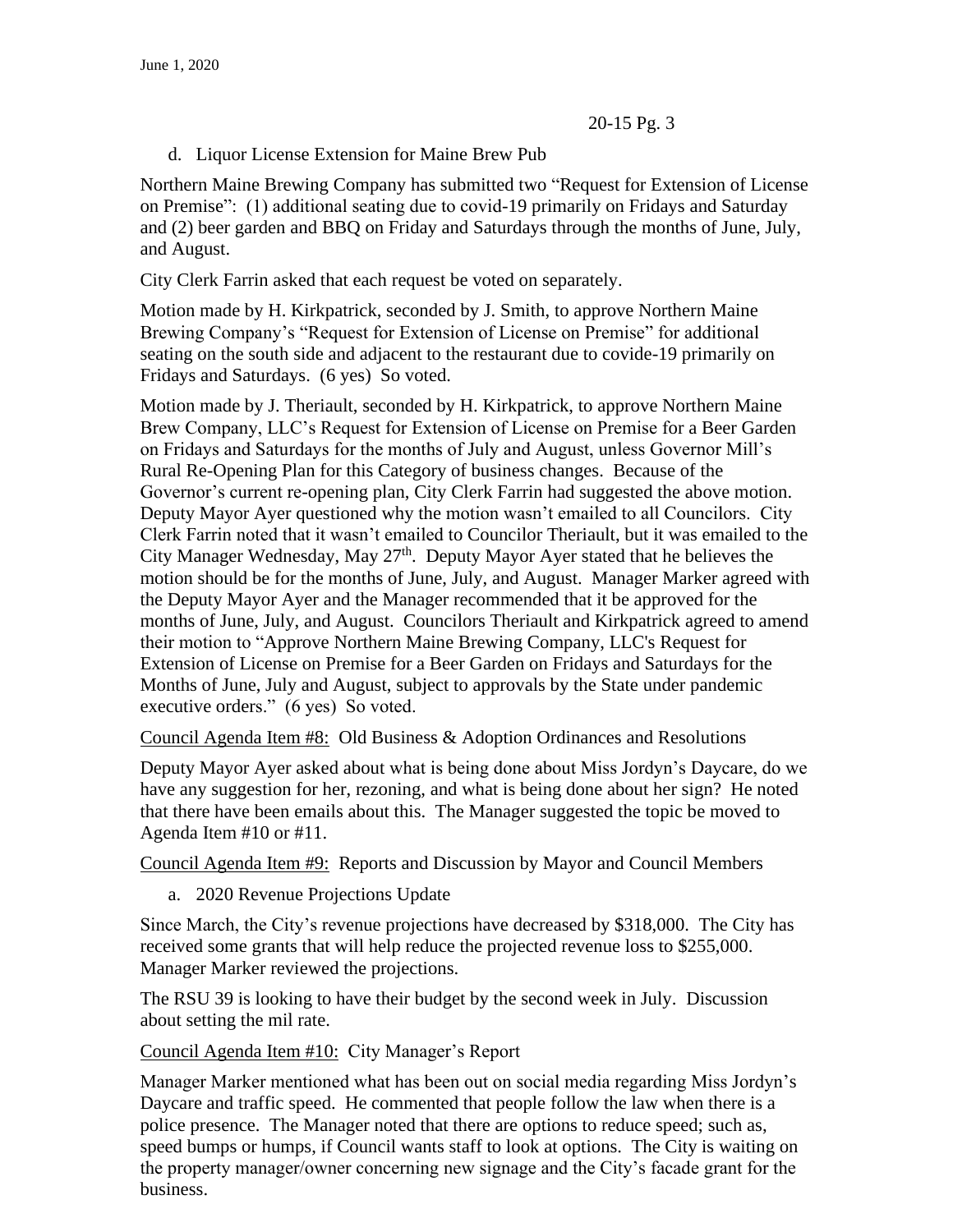Deputy Mayor Ayer asked if the City could use a traffic camera and get snapshots of license plates. He asked to have the cost of a traffic camera researched. Councilor Morrell suggested the solution is to have a police officer there when children are being picked up. Councilor Theriault asked about having a daycare sign installed.

The Manager reviewed his City Manager's Report May 29, 2020.

Councilor Kirkpatrick asked to have Miss Jordyn's Daycare added to the next City Manager's Report.

The Mayor wants to see something soon from the Blight Commission particularly information on Land Banks.

The snowplowing RFQ should be ready for the next Council meeting.

The Mayor looks forward to sitting down with Gary Aiken to show him the savings in the 2019 expense budget. He also wants to answer questions that have been raised by Roger Felix.

The Mayor still wants to recognize the boys' basketball team, Boy Scouts, and Spirit of America awardees. Discussion.

Council Agenda Item #11: Reports by Staff and Appointed Officials

None were given.

Council Agenda Item #12: Executive Session(s) (May be called to discuss matters identified under Maine Revised Statutes, Title 1, §405.6)

a. Collective Bargaining Status Update

7:32 p.m. Time in. Motion made by J. Smith, seconded by T. Ayer, to move into executive session for a collective bargaining status update under MRSA Title 1§405(6)(D). (6 yes) So voted.

7:53 p.m. Time out.

No action taken.

Council Agenda Item #13: Executive Session for A Poverty Abatement Request under M.R.S.A. Title 36, §841

7:54 p.m. Time in. Motion made by T. Ayer, seconded by J. Theriault, to move into executive session to discuss a poverty abatement request under MRSA Title 36 §841. (6 yes) So voted.

8:08 p.m. Time out.

No action taken.

b. Personnel Matter

8:09 p.m. Time in. Motion made by H. Kirkpatrick, seconded by T. Ayer, to move into executive session to discuss a personnel matter under MRSA Title 1 §405(6)(A). (6 yes) So voted.

8:36 p.m. Time out.

No action taken.